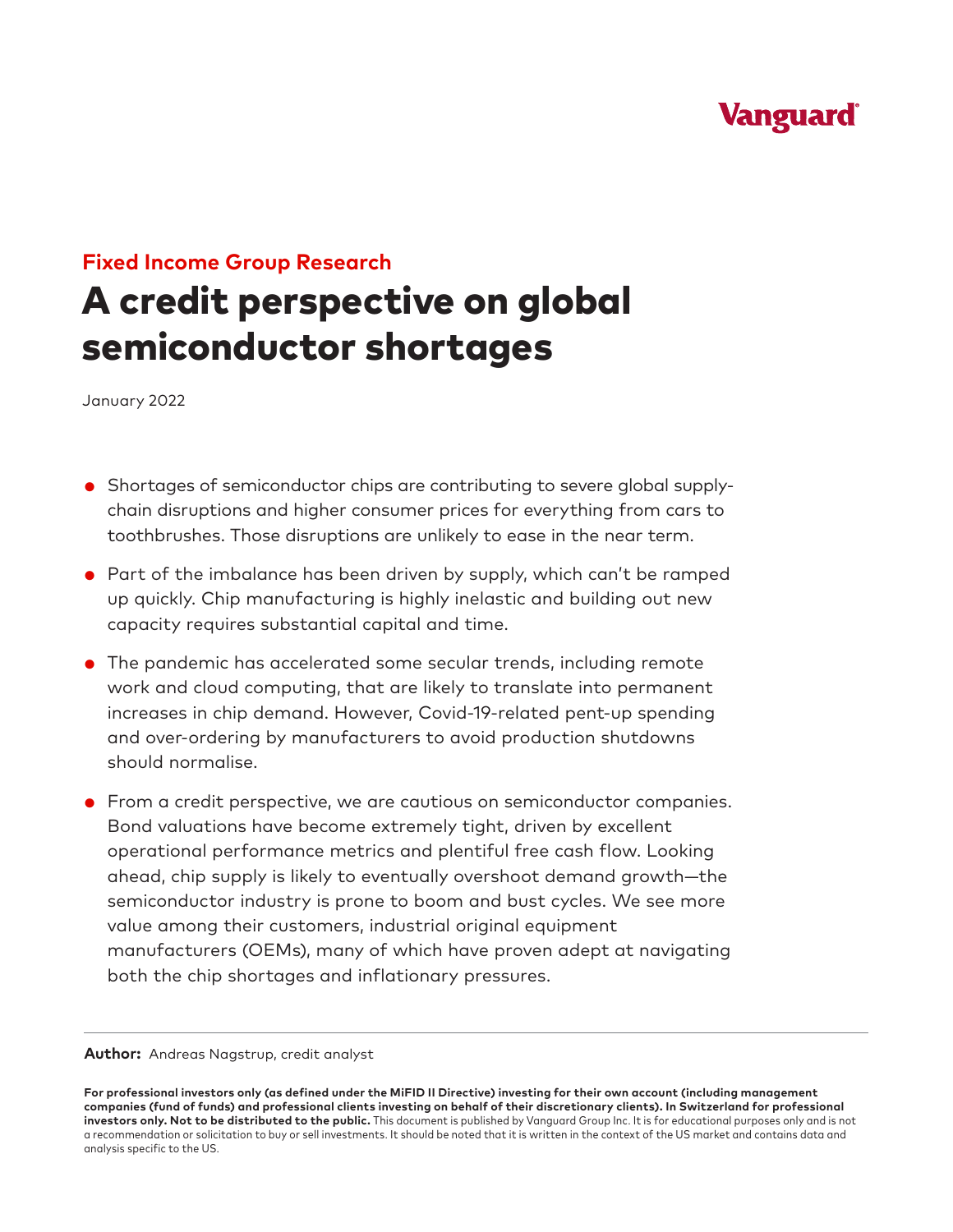# Chip shortages defy expectations

Since the shortage hit, industry participants have had a hard time assessing how long it will last.

A survey of semiconductor distributors conducted by AlphaWise in March 2021, shown in the figure below, found that 45% of respondents believed the shortages would be over by the end of 2021. In another survey conducted just six months later, expectations were pushed out over a year, with 32% of respondents believing the shortages would last into 2023.

Our view is that the shortages are likely to last another year or more, in line with the survey's latest central tendency of respondent expectations.

#### **FIGURE 1.**

## **Expectations for market normalisation keep getting pushed out**

Expected time frame for semiconductor shortages to last



**Note:** Percentages may not total 100% due to rounding. **Sources:** AlphaWise and Morgan Stanley Research, March 2021.

## How we got here

Demand for chips initially fell sharply at the onset of the Covid-19 pandemic. Government-mandated lockdowns and dire predictions of a prolonged recession led to sharp cuts in industrial manufacturing and a buildup in chip inventories. Auto production in the United States, for example, fell by 23% in the second quarter of 2020 even though chip sales to that end market only declined by 6%.

Overly bearish demand forecasts led some of the hardest-impacted industrial customers to go so far as to use contractual language about natural disasters or other "acts of God" to extricate themselves from further chip deliveries.

Then the economy began to recover far more quickly than anticipated, and a surge in demand followed. Chip manufacturers struggled to respond accordingly due to both the length of the manufacturing process and the inelasticity of supply. The process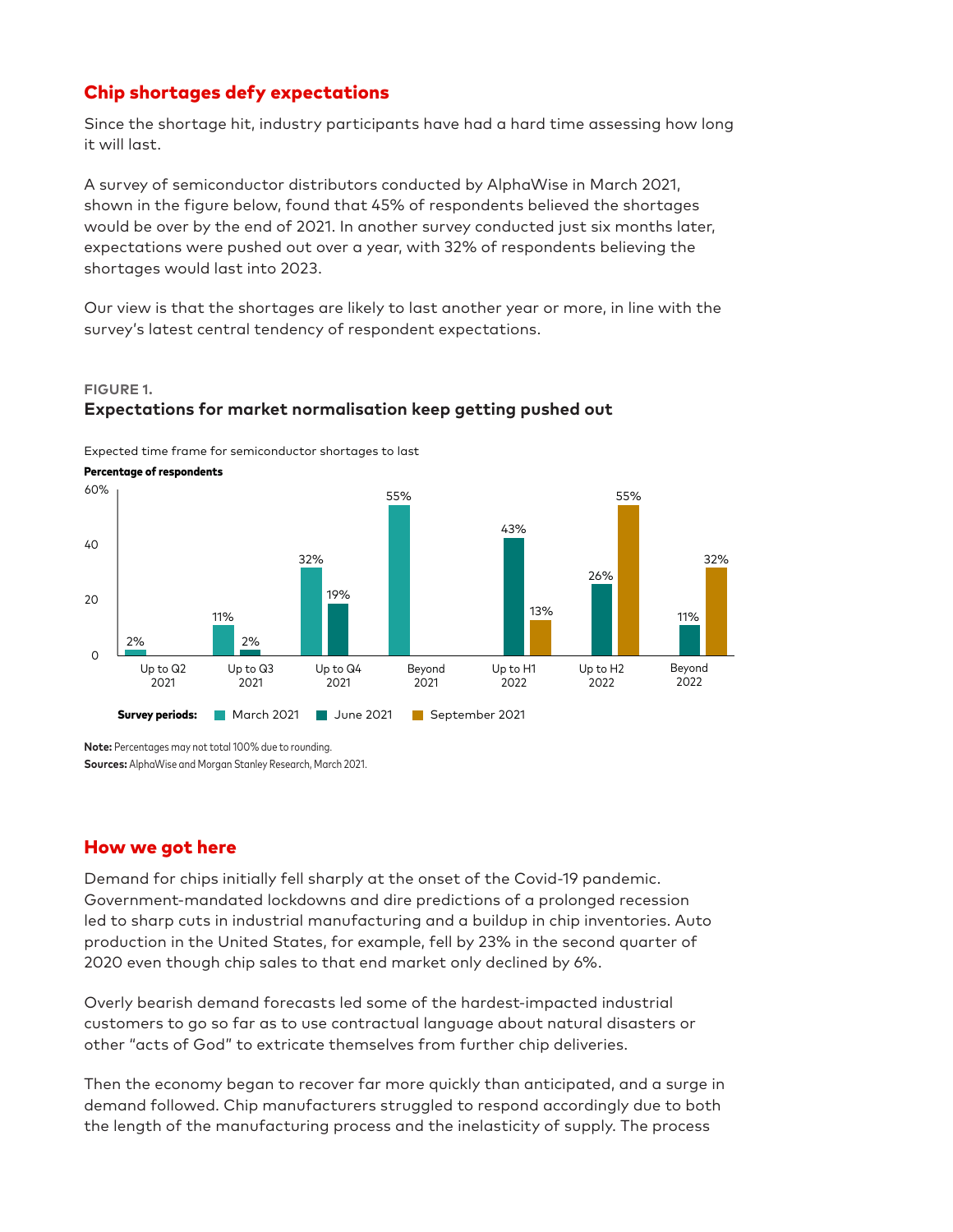begins with wafer fabrication, which is highly capital-intensive, and building new capacity often requires three or more years. Taiwan Semiconductor Manufacturing Company, for example, is in the process of raising \$13.5 billion for a new facility in Arizona which is not expected to ship product until 2024.

# Supply chain challenges exacerbated chip shortage

While chip manufacturers have been able to use spare capacity to increase supply over the last 12 months, other factors have prolonged the recovery in chip availability. For example, the finishing stages of testing and packaging chips typically occur in Southeast Asian markets such as Malaysia, where more than 50 chip makers operate fabrication plants. This past summer, however, lockdowns triggered by the Covid-19 Delta variant resulted in widespread chip supply disruptions, leading to steep cuts to auto production volumes during the third quarter of 2021. The recent spread of the Omicron variant represents a similar challenge going forward.

While the auto industry has seen improving semiconductor availability in recent weeks, the Omicron variant represents a distinct risk to the recovery of the sector, which may cause another wave of supply disruption this winter.

In addition, US chip customers have felt the effect of global shipping logjams since the start of the pandemic. Chips are usually shipped by air, so the loss of haulage space in commercial flights due to drastic cuts to plane travel reduced air freight capacity by as much as 75% in April 2020. This year, alongside soaring demand, air cargo rates have climbed to record highs. Still, the slow return of air cargo capacity in some regions could result in prolonged supply chain congestion well into 2022.

While the industry is using spare capacity and increasing supply at the margin, we believe that there is unlikely to be material new supply brought online in 2022 beyond expansion plans that were already in the works pre-Covid-19.

There will be an additional challenge for industrial OEMs: Most capacity set to come online over the next several years will be for advanced, higher-margin chips, rather than the older chips these manufacturers rely on.

# Looking ahead, demand will be key

Our credit research team expects a permanent increase in chip demand from PCs and other semiconductor end markets like networking equipment for remote work and learning. Cloud computing apps and associated data centre equipment should remain growth vectors as well. On the other hand, demand related to pent-up spending on consumer electronics is likely to prove more transitory.

An even more worrisome development will be the winding down of widespread overordering and inventory hoarding on the part of distributors and OEMs—behavior that has aggravated chip shortages. The AlphaWise survey of chip distributors showed that inventory-building was prevalent throughout 2021, and even the latest reading shows that more than half of their customers are continuing to amass inventory. Those survey results, shown in the figure below, fit with reports of double- or even triple-ordering on the part of OEMs. Such widespread over-ordering is a trend which is unlikely to end well for chip manufacturers.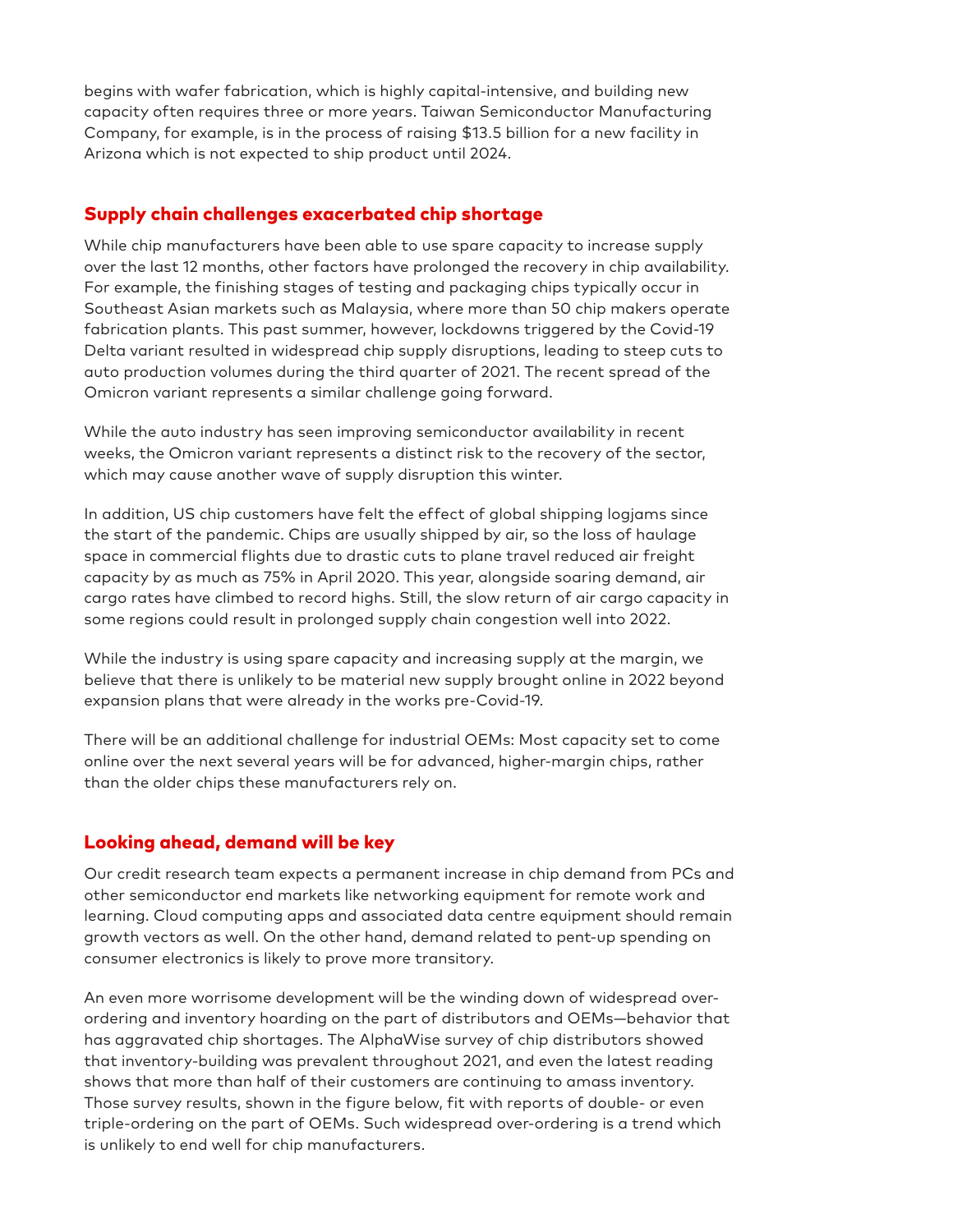#### **FIGURE 2. An end to inventory hoarding by OEMs could lead to a sharp downturn in demand**

Change in customer inventory levels



**Sources:** AlphaWise and Morgan Stanley Research, March 2021.

A wind-down in over-ordering may have already started. Data from the Semiconductor Industry Association indicate that while trailing three-month sales growth remains elevated at around 28%, the growth rate inflected in August and shows some pullback.

# Our credit outlook for semiconductor manufacturers and industrial OEMs

Current credit valuations of semiconductor chip manufacturers' securities reflect supportive market trends. Market data and research provider WSTS estimates that for 2021, revenues will have risen by 25%, units sold will have climbed 17% and the average selling price of a chip will have risen 6%. That compares favourably to averages for the preceding decade (2011–2020), when revenues grew by just 5%, units sold rose by 7% and the average selling price of a chip declined by 2%.

The future is unlikely to be as bright as 2021 might suggest, however. As chip shortages persist into 2022, they will continue to add to global inflationary pressures. Doubleordering and inventory hoarding are likely to contribute to significant oversupply when the cycle turns. So too will recent substantial capacity expansion efforts.

We see more value downstream in the debt securities of industrial OEMs, many of which have managed to successfully navigate supply shortages and rising input costs, including for labour. Moreover, supply constraints have enabled OEMs to raise prices to protect their margins, adjust their product mix to focus on their most profitable offerings, and improve their cash flow.

Car manufacturers and many other industrial OEMs are also in the midst of a cyclical upturn thanks to strong demand coming out of the pandemic. As a result, we would expect production volumes to accelerate as the semiconductor shortages eventually normalise.

*Written in collaboration with Min Fang, credit analyst, and Scott Miles, senior credit analyst.*